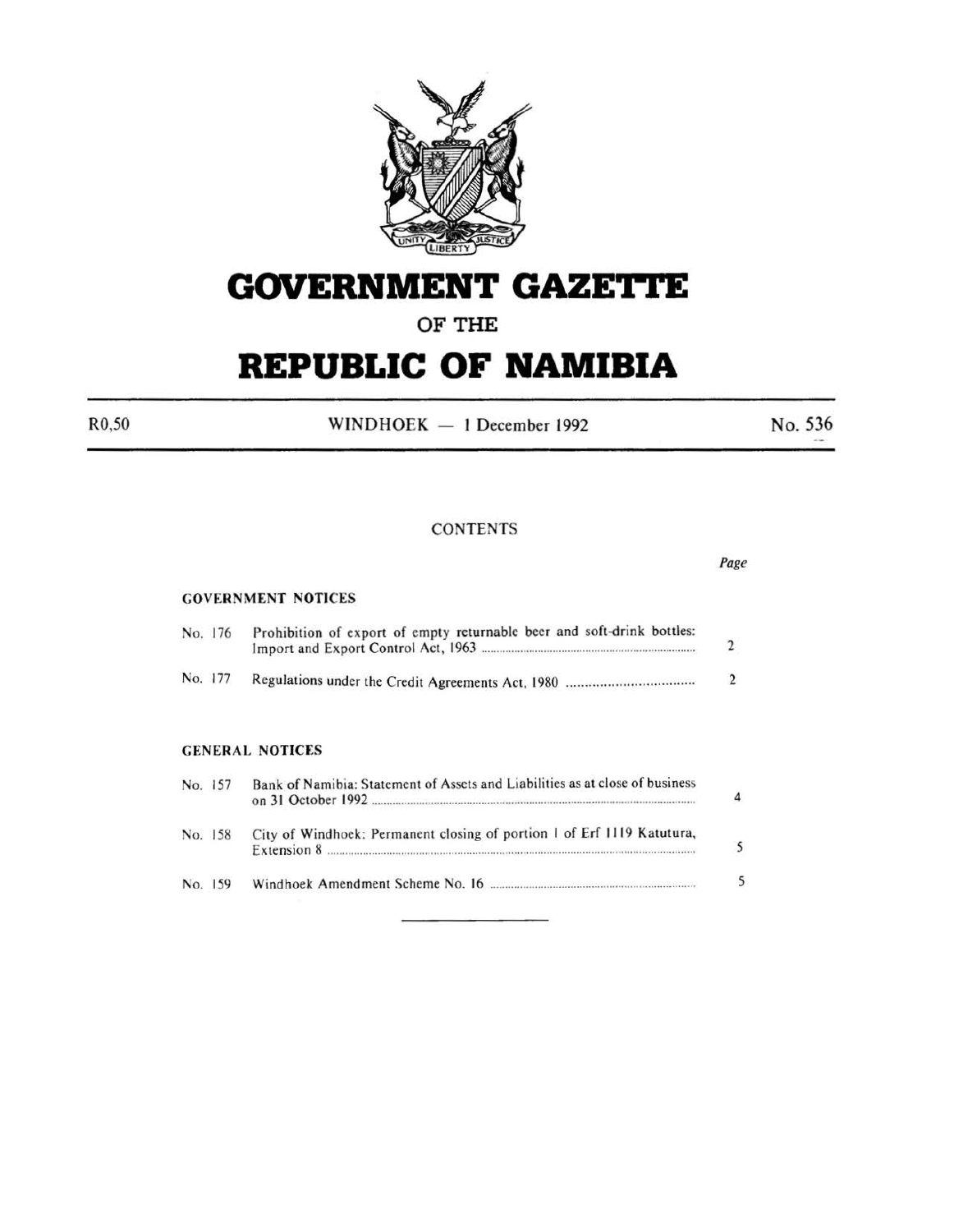$\frac{\partial}{\partial t}$ 

### **Government Notices**

#### **MINISTRY OF TRADE AND INDUSTRY**

No. 176

1992

#### PROHIBITION OF EXPORT OF EMPTY RETURNABLE BEER AND SOFT-DRINK BOTTLES: IMPORT AND EXPORT CONTROL ACT, 1963

Under the powers vested in me by section 2 of the Import and Export Control Act, 1963 (Act 45 of 1963), I hereby prescribe that, with effect from 15 January 1993, goods of the kind described in the Schedule shall not be exported from Namibia.

Given under my Hand and the Seal of the Republic of Namibia at Windhoek this lOth day of November, One Thousand Nine Hundred and Ninety-two.

Sam Nujoma President BY ORDER OF THE PRESIDENT-IN-CABINET

#### SCHEDULE

(a) Unbroken empty returnable beer and soft-drink bottles.

(b) Crates made to contain such bottles.

#### **MINISTRY OF TRADE AND INDUSTRY**

No. 177

1992

#### REGULATIONS UNDER THE CREDIT AGREEMENTS ACT, 1980

Under the powers vested in me by section 3 of the Credit Agreements Act, 1980 (Act 75 of 1980), I hereby make the regulations set out in the Schedule.

Given under my Hand and the Seal of the Republic of Namibia at Windhoek this 16th day of November, One Thousand Nine Hundred and Ninety-two.

Sam Nujoma President BY ORDER OF THE PRESIDENT-IN-CABINET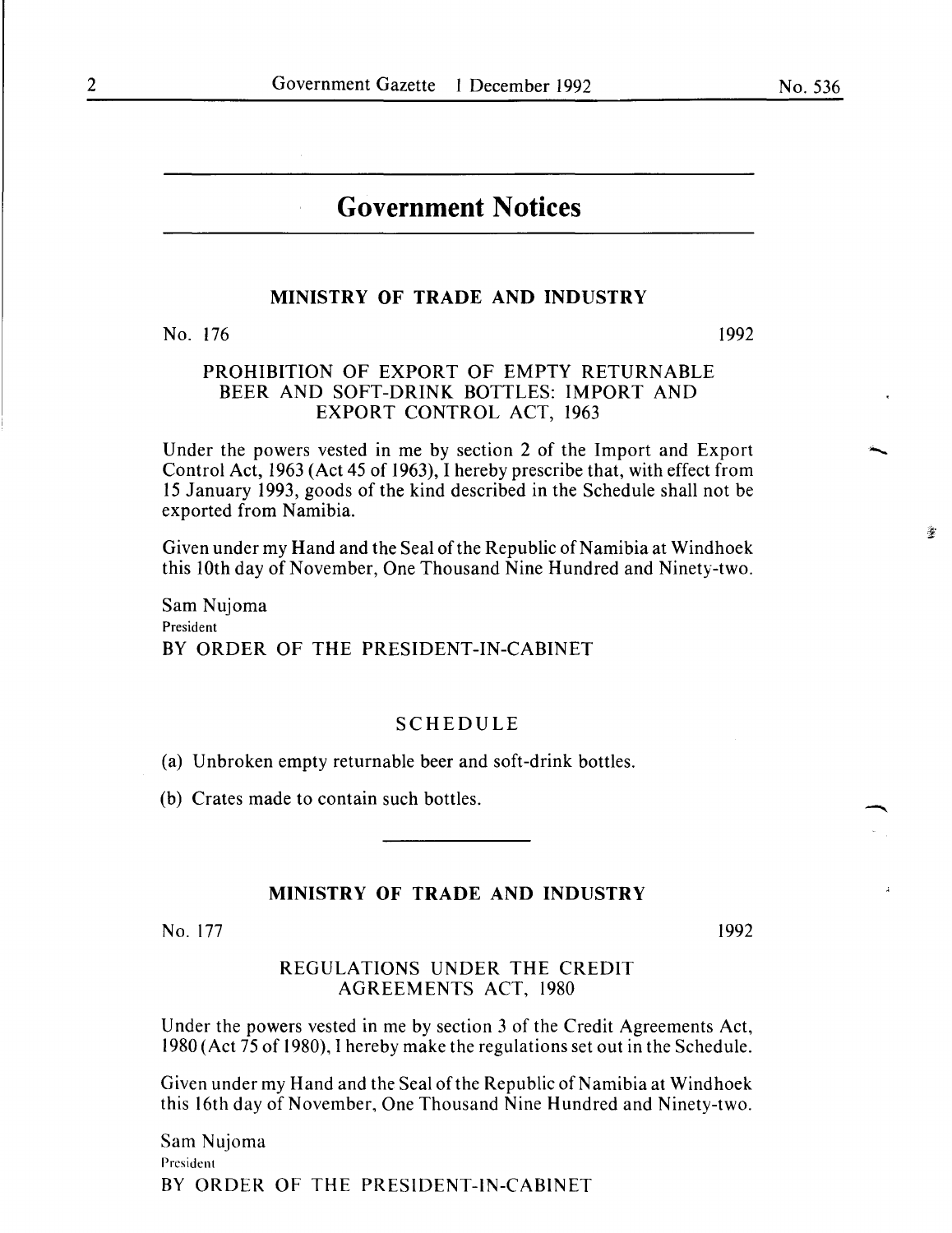#### SCHEDULE

- I. The regulations promulgated by Government Notice AG. 68 of 1981 are further amended -
	- (a) by the substitution in regulations 3(1) and 4(3) for the expression "14 to 18" of the expression "3, 7 and 8";
	- (b) by the substitution in regulations  $4(1)$  and (2) for the expression "19 and 20" of the expression "9, and 10"; and
	- (c) by the substitution for the Annexure of the following Annexure:

| COLUMN 1                                                                                                                                                                                                                                                                                                                                                                               | <b>COLUMN 2</b>              | <b>COLUMN 3</b>                 |
|----------------------------------------------------------------------------------------------------------------------------------------------------------------------------------------------------------------------------------------------------------------------------------------------------------------------------------------------------------------------------------------|------------------------------|---------------------------------|
| Good                                                                                                                                                                                                                                                                                                                                                                                   | Portion of the<br>cash price | Period of<br>payment            |
|                                                                                                                                                                                                                                                                                                                                                                                        | Per cent                     | Months from<br>date of delivery |
| 1. Household furniture, including garden fur-<br>niture, lawnmowers, mattresses, floor carpets<br>and floor rugs, irrespective of the material<br>from which these articles are manufac-                                                                                                                                                                                               | 10                           | 24                              |
| 2. Electrical and non-electrical appliances for                                                                                                                                                                                                                                                                                                                                        | 10                           | 24                              |
| 3. Television receivers, accessories and parts<br>thereof, but excluding closed circuit television                                                                                                                                                                                                                                                                                     | 10                           | 24                              |
| 4. Radios and gramophones, sound recorders<br>and reproducers, record players, laser disc<br>players, tape and wire decks, loud-speakers,<br>amplifiers, accessories and parts thereof for<br>these articles                                                                                                                                                                           | 10                           | 24                              |
| 5. Jewellery, clocks and watches and parts                                                                                                                                                                                                                                                                                                                                             | 20                           | 18                              |
| 6. Photographic and cinematographic cameras<br>enlargers, reducers and projectors, including<br>accessories for these articles, but excluding<br>equipment for cinemas and theatres, micro-<br>film equipment and lithographic process                                                                                                                                                 | 20                           | 18                              |
| 7. Video cassette recorders and players, video<br>tape-recorders and players, and video<br>recorders and cameras and decoders                                                                                                                                                                                                                                                          | 20                           | 18                              |
|                                                                                                                                                                                                                                                                                                                                                                                        | 20                           | 18                              |
| 9. Mechanically-propelled motor vehicles not<br>subject to the provisions of paragraph 10<br>including any commercial vehicle irrespective<br>of whether such motor vehicle is subsequent to<br>the manufacture thereof equipped, con-<br>structed or adapted for conveyance of persons,<br>but excluding tractors, harvesting machinery,<br>agricultural machinery and implements and |                              |                                 |
|                                                                                                                                                                                                                                                                                                                                                                                        | 10                           | 54                              |

#### "Annexure"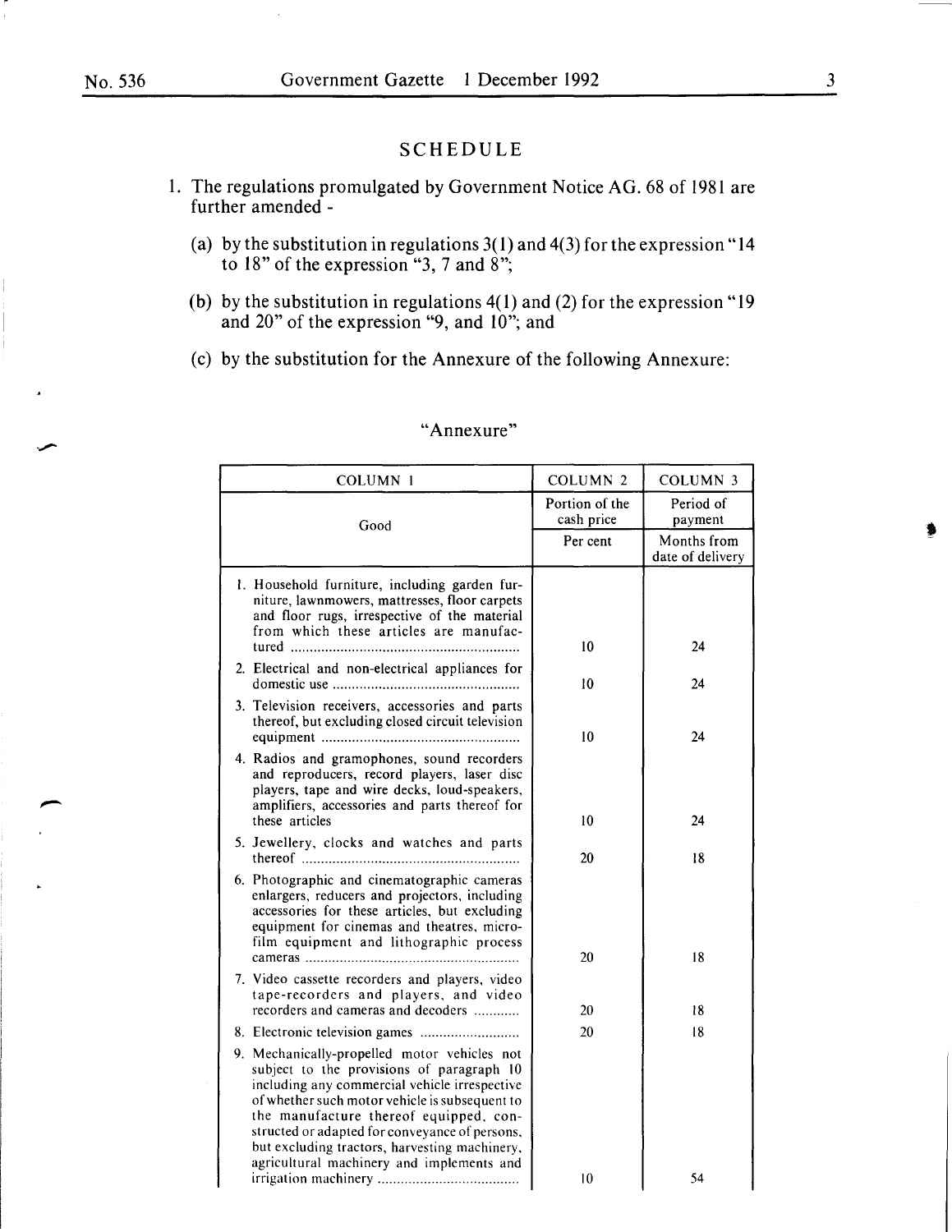2. These Regulations shall come into effect on I December 1992.

## **General Notices**

#### BANK OF NAMIBIA

No. 157

1992

STATEMENT OF ASSETS AND LIABILITIES AS AT CLOSE OF BUSINESS ON 31 OCTOBER 1992

|                                                                                         | $31 - 10 - 1992$                         | $30 - 09 - 1992$                         |  |  |
|-----------------------------------------------------------------------------------------|------------------------------------------|------------------------------------------|--|--|
| <b>LIABILITIES</b>                                                                      | R                                        | R                                        |  |  |
| Share Capital<br>General Reserve<br>Revaluation Reserve                                 | 30 000 000<br>458 495<br>1 294 651       | 30 000 000<br>458 495<br>1 585 996       |  |  |
| Special Reserve                                                                         | 1 375 484                                | 1 375 484                                |  |  |
| Deposits:                                                                               |                                          |                                          |  |  |
| Government                                                                              | 147 705 329                              | 53 329 081                               |  |  |
| Bankers<br>Current                                                                      | 20 040                                   | 391                                      |  |  |
| Reserve<br>Other                                                                        | 21 106 000                               | 19 077 000                               |  |  |
|                                                                                         | 1 253 226                                | 1 211 153                                |  |  |
| Allocation of Special<br>Drawing Rights<br>Long Term Loan Facility<br>Other Liabilities | 477 412 646<br>40 281 320<br>720 907 191 | 477 412 646<br>34 587 869<br>619 038 115 |  |  |
| A S S E T S                                                                             |                                          |                                          |  |  |
| External:                                                                               |                                          |                                          |  |  |
| Rand Coin<br>Balances with other banks<br>I M F - Reserve tranche                       | 106 600<br>781                           | 94 624<br>172                            |  |  |
| Special drawing rights<br>$-$                                                           | 43 190                                   | 42 801                                   |  |  |
| Rand Subscription<br>$\overline{\phantom{a}}$                                           | 657 634                                  | 657 634                                  |  |  |
| Investments<br>Rand Currency<br>$-$                                                     | 172 303 353                              | 78 991 365                               |  |  |
| Other Currency                                                                          | 21 094 617                               | 18 417 227                               |  |  |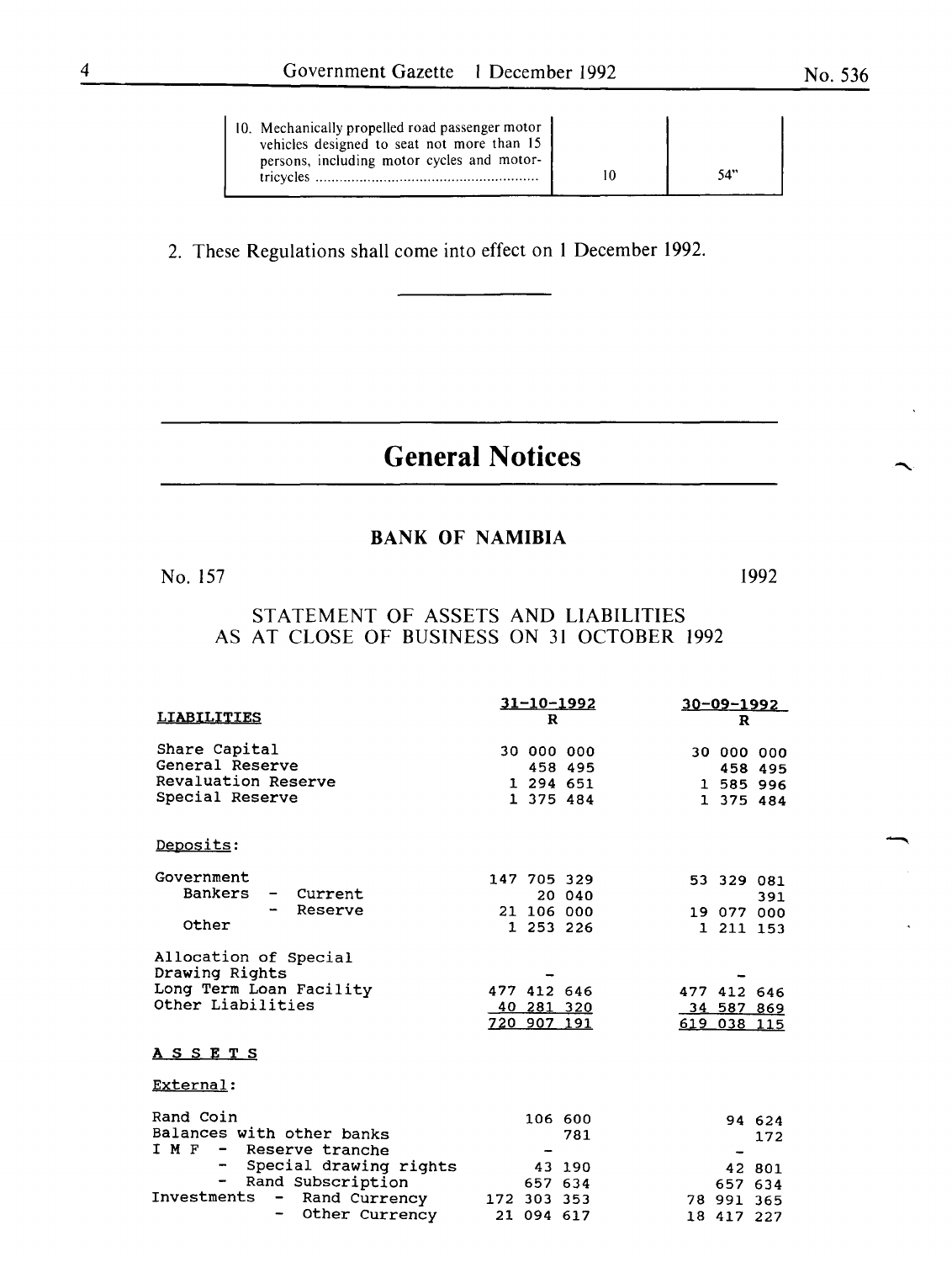Domestic:

Loans and advances - Government - Other Fixed assets Other assets

ACTING GOVERNOR

513 893 738 1 020 937 9 580 284 2 206 057 720 907 191 508 605 494

963 528 9 627 296 637 974 619 038 115

LULE.

**GENERAL MANAGER** 

#### CITY OF WINDHOEK

No. 158

1992

#### PERMANENT CLOSING OF PORTION 1 OF ERF 1119 KATUTURA, EXTENSION 8

Notice is hereby given in terms of Section  $183(1)(b)(ii)$  of the Municipal Ordinance, 1963 (Ordinance No. l3 of 1963) as amended, that the Municipality of Windhoek proposes to close permanently the undermentioned portions as indicated on plan  $P/2950/A$  which lies for inspection during office hours at the office of the Town Planner, Room 702, Municipal Offices, Independence A venue.

#### Portion 1 of Erf 1119 Katutura, Extension 8, as Public Open Space.

Objections to the proposed closing are to be served on the Director, Local Authorities and Development Planning, Private Bag 13289, and the Town Clerk, P.O. Box 59, Windhoek, within 30 days after the appearance of this notice in accordance with Article 183(3) of the above Ordinance.

J.G.B. BLIGNAUT TOWN CLERK

No. 159

1992

#### WINDHOEK AMENDMENT SCHEME NO. 16

Notice is hereby given in terms of Section 23 of the Town Planning Ordinance 1954, (Ordinance 18 of 1954) that the Windhoek Amendment Scheme No. 16 has been submitted to the Cabinet for approval.

Copies of the Amendment Scheme No. 16 and of the maps, plans, documents and other relevant matters are lying for inspection during office hours at the •